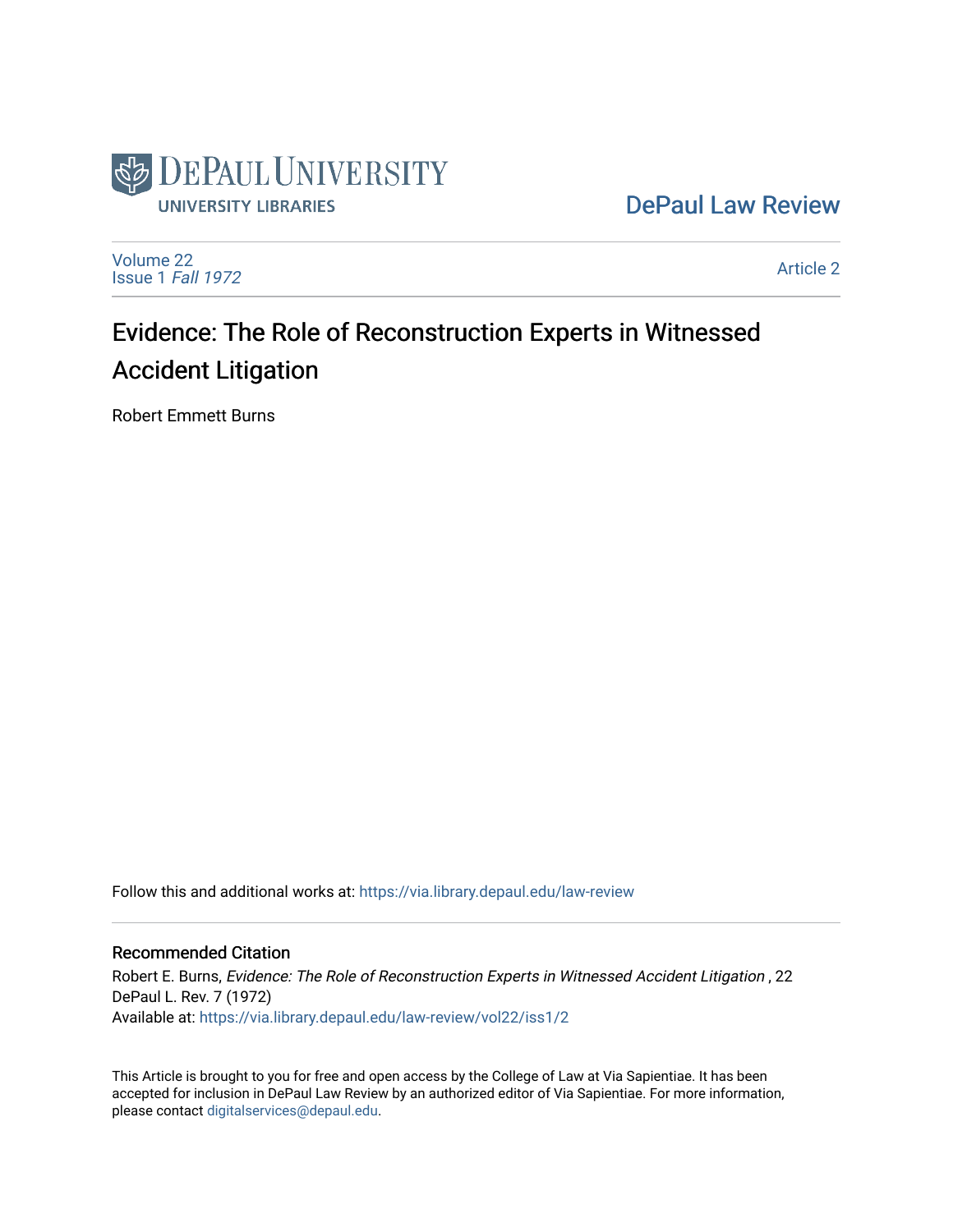## EVIDENCE: THE ROLE OF **RECONSTRUCTION** EXPERTS IN **WITNESSED** ACCIDENT **LITIGATION**

### ROBERT EMMETT BURNS\*

HE PROPRIETY of expert testimony in injury or death actions where speed, point of impact or locale of the vehicles are **in**gredients of fault or responsibility continue to occupy the attention of Illinois appellate courts, particularly in the areas of socalled "reconstruction" evidence which is offered as the opinion of "accidentologists."' In *Adkins v. Chicago, Rock Island & Pacific Railroad Co.*,<sup>2</sup> the Third Appellate District Court upheld the admission of reconstruction evidence by an expert on the brake and air brake lag time involved in a crossing collision,<sup>3</sup> despite the fact that

**\*** Professor of Law, DePaul College of Law; B.S., Holy Cross; J.D., Yale Law School; LL.M., New York University. Professor Burns has published numerous articles; two of his most recent articles in this Review are cited at 402 U.S. 183 (1971) and 403 U.S. 443 (1971).

**1.** The development of experts in the field of accident reconstruction is a relatively recent phenomenon. In the past, police officers who routinely investigated accidents were regarded, and are regarded today, **by** some courts as non-experts, but qualified to express certain opinions based on views and experience. Sometimes a university professor with a background in engineering or physics is used to make certain mathematical calculations and evaluate accident occurrences **by** applying generally accepted laws of physics. Today, the study of accident occurrences is a field all to itself. Experts are trained to evaluate data such as skid marks, gouges in the road, location of debris and oil slicks, and measure the extent and type of damage to vehicles; to use scientific data to infer such things as speed of vehicle prior to braking, speed at contact, angle of impact, location of impact, etc.; or to determine whether brakes were working, whether the electrical system was functioning, etc.

The Northwestern University Institute of Traffic is a leader in the field of accident reconstruction and has for a number of years conducted numerous experiments and evaluations in attempting to refine and perfect accident reconstruction.

The reconstruction expert today has a background in engineering and physics. He combines knowledge of theorems and formulae of the scientist with the practical and trained eye of one who has observed numerous accident scenes.

*See generally,* DeParcq, *Law, Science and the Expert Witness,* 24 **TENN.** L. REv. **166 (1956);** McCormick, *Some Observations Upon the Opinion Rule and Expert Testimony,* **23** TExAs L. **REv. 109** (1945). On reconstruction evidence the leading Illinois case is Miller v. Pillsbury, **33 11.2d** 514, 211 **N.E.2d 733 (1965).**

2. 2 **Ill. App.3d 906,** 274 **N.E.2d 507 (1971).**

**3.** *Id.* at **918,** 274 **N.E.2d** at **515.**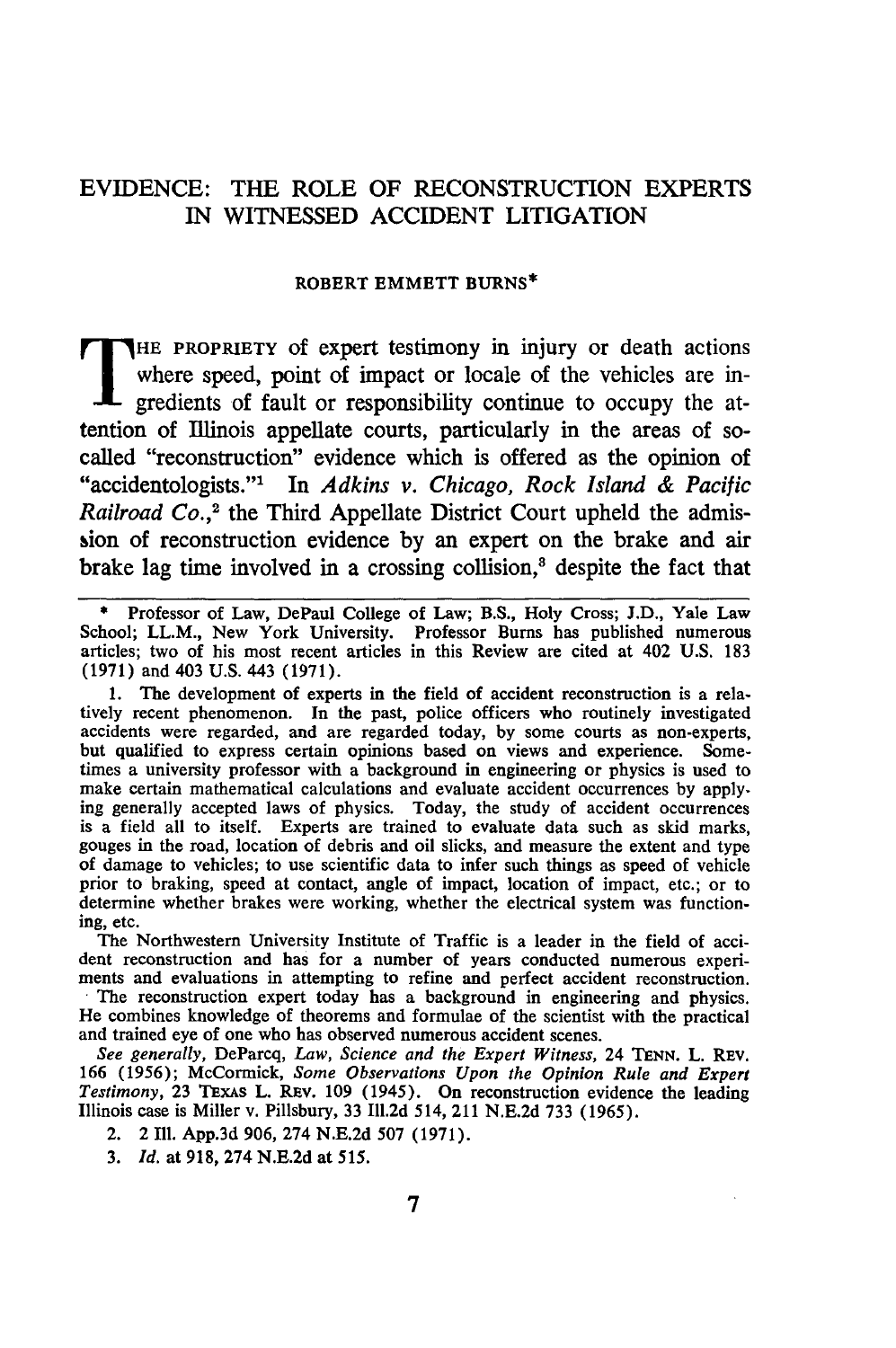there were three eyewitnesses to the collision between a train and plaintiff's auto. In *Siltman v. Reeves*,<sup>4</sup> the Fourth Appellate District Court reversed the acceptance of reconstruction evidence that plaintiff's rear back-up light was not lighted at the time of the collision, apparently because there "were eyewitnesses," a **1970** vintage qualification of the leading 1965 supreme court<sup>5</sup> opinion admitting reconstruction expert evidence.<sup>6</sup>

It is possible to reconcile *Adkins* with *Siltman* on the theory that in the former, eyewitness, driver, engineer and brakeman were not able to assist the jury, $\tau$  thus "making it necessary to rely on knowledge and application of principles of science beyond the ken of the average juror"<sup>8</sup> (admitting a reconstruction expert). However, in Siltman, where taillight evidence was otherwise established<sup>9</sup> by "credible, physical or eyewitness evidence,"<sup>10</sup> no reconstruction expert opinion was admitted.

*Accord,* Geisberger v. Quincy, 3 **111.** App.3d 437, 278 N.E.2d 404 (1972); McMahon v. Coronet Insurance Co., 6 Il1. App.3d 704, 286 N.E.2d 631 (1972).

6. Miller v. Pillsbury Co., 33 **1ll.2d** 514, 211 N.E.2d 733 (1965), a death case in which there were no eyewitnesses. For a rundown of majority and minority views, see Annot., 66 A.L.R.2d 1048 (1959).

7. "However, none of these witnesses were able to assist the jury as to time and distances involved, *e.g.* braking time and air brake lag time." 2 Ill. **App.3d** at 919, 274 N.E.2d at 516 (1971).

8. Miller v. Pillsbury Co., 33 11l.2d 514, 516, 211 N.E.2d 733, 735 (1965).

**9.** In *Sitman,* a highly qualified traffic reconstruction expert testified that, in his opinion, based on his examination of a taillight filament, the taillight of the tractor was off when it was hit from the rear. This opinion was contrary to testimony of three witnesses, all of whom had a close relationship with plaintiff (one eyewitness testified she saw a red flashing taillight on the back of the tractor). Other evidence tended to show that the tractor was not equipped with a working flashing taillight. There was testimony of the investigating police officer that the taillight filament was intact after the accident, that the filament was not in the same condition then as five months later when the expert examined it, and that the light switch on the tractor was in a position where, *if* the system were working properly, the taillight would have been on.

The expert evidence was based on the condition of the filament on the taillight. The expert testified to the probability that the light was broken or not in order at the time of the accident.

**10.** "There is no place for the opinion of a reconstruction expert if the determinative facts are otherwise established by credible physical or eyewitness evidence." 131 **II1.** App.2d at 963, 269 N.E.2d at **730** (1971).

<sup>4. 131</sup> II. App.2d 960, 269 N.E.2d 728 (1971).

<sup>5.</sup> Plank v. Holman, 46 ll.2d 465, 264 N.E.2d 12 (1970). "However, re- construction testimony may not be used as a substitute for eyewitness testimony where such is available." *Id.* at 470, 264 N.E.2d at 15 (1970).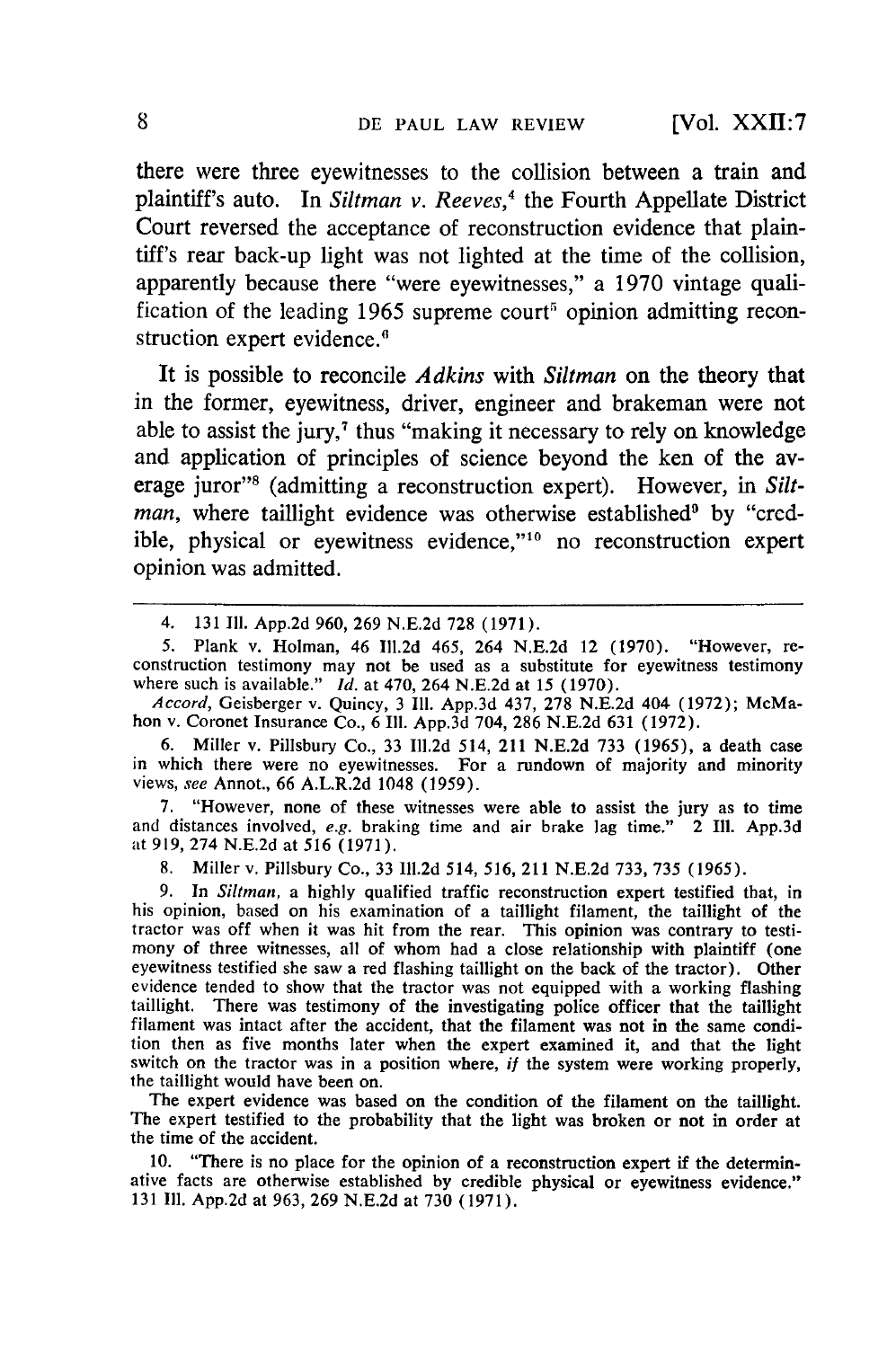#### **1972]** EVIDENCE

The question remains: Does the presence of eyewitness evidence, $11$  with or without the Deadman's Act disqualification (if it be a death action), *ipso facto* defeat, in Illinois, the propriety of proffered reconstruction expert testimony<sup>12</sup> on such common accident matters as the condition which caused the injury, the speed of vehicles,<sup>13</sup> point of impact,<sup>14</sup> or the locale?<sup>15</sup> The persistence of pa-

**11.** For a definition see Elliot v. Elgin, Joliet and Eastern Ry. Co., 325 Ill. App. 161, 59 N.E.2d 486 (1945).

12. ILL. REV. **STAT.** ch. 51, § 2 (1969) disqualifies party survivors and those directly interested in the event from testifying, unless called (ILL. REV. **STAT.** ch. 110, § 60 (1971)) by the adverse party in interest (protected estate).

In Plank v. Holman, 108 Ill. App.2d 216, 246 N.E.2d 694 (1969), *rev'd* 46 Ill. 2d 465, 264 N.E.2d 12 (1970), the appellate court felt that reconstruction evidence on behalf of plaintiff should have been allowed, for the occurrence witness failed to describe the incident in any detail. In reversing, the supreme court *instead* emphasized *their* unwillingness to allow reconstruction testimony to be used as a substitute for eyewitness testimony where such was available (leaving arguably open what should be done if eyewitness testimony is available but not particularly helpful). In Ficht v. Niedert Motor Service, Inc., 34 Ill. App.2d 360, 181 N.E.2d 386 (1962) the Second Appellate District approved excluding testimony of an expert witness on the ground that his testimony, contradictory to that of the eyewitness, would tend to confuse the issues, invade the province of the jury, and make arrival at a just verdict more difficult.

13. Though there were no competent eyewitnesses, expert opinion evidence from a state highway officer, a graduate of Northwestern's Traffic Institute, was rejected by a divided court in Deaver v. Hickox, 81 **111.** App.2d 79, 224 N.E.2d 468 (1967), on appeal from a two-car death collision trial. The relevant trial scenario went something like this:

"The Court: Let me ask you, Officer, do you feel that you have sufficient background to express an opinion on the matter?

"A. Yes, I have an opinion. I can't say exactly, naturally. I don't think anyone can where you've got an impact involved, say exact speed. I think I could from past experience more than education, can estimate a speed, speculate a speed, rather.

"Mr. Ryan: Did you say speculate a speed, Trooper?

"The Court: You mean estimate, based on skid marks and impact there as you saw it?

"A. Well, Your Honor, more on automobile damage than the skid marks. Skid marks, where you have a terrific amount of automobile damage following it, from my study, leaves a lot to be desired. You can't go much by the skid marks when you've got a terrific lot of automobile damage after it.

"Mr. Ryan: And that's what we have in this case. I understood the trooper to say here that where there are terrific skid marks and terrific damage to the automobile it is difficult to estimate the speed.

"The Court: From the skid marks.

"A. From the skid marks, yes."

The jury was then returned to the courtroom. The witness was then asked:

**"Q.** Now, officer, based on the observations which you have made and which we placed in our question to you, do you have an opinion as to the speed of the defendant's Falcon when it struck the doctor's Buick? **...**

**"'A.** I do. **"Q.** And what is that opinion?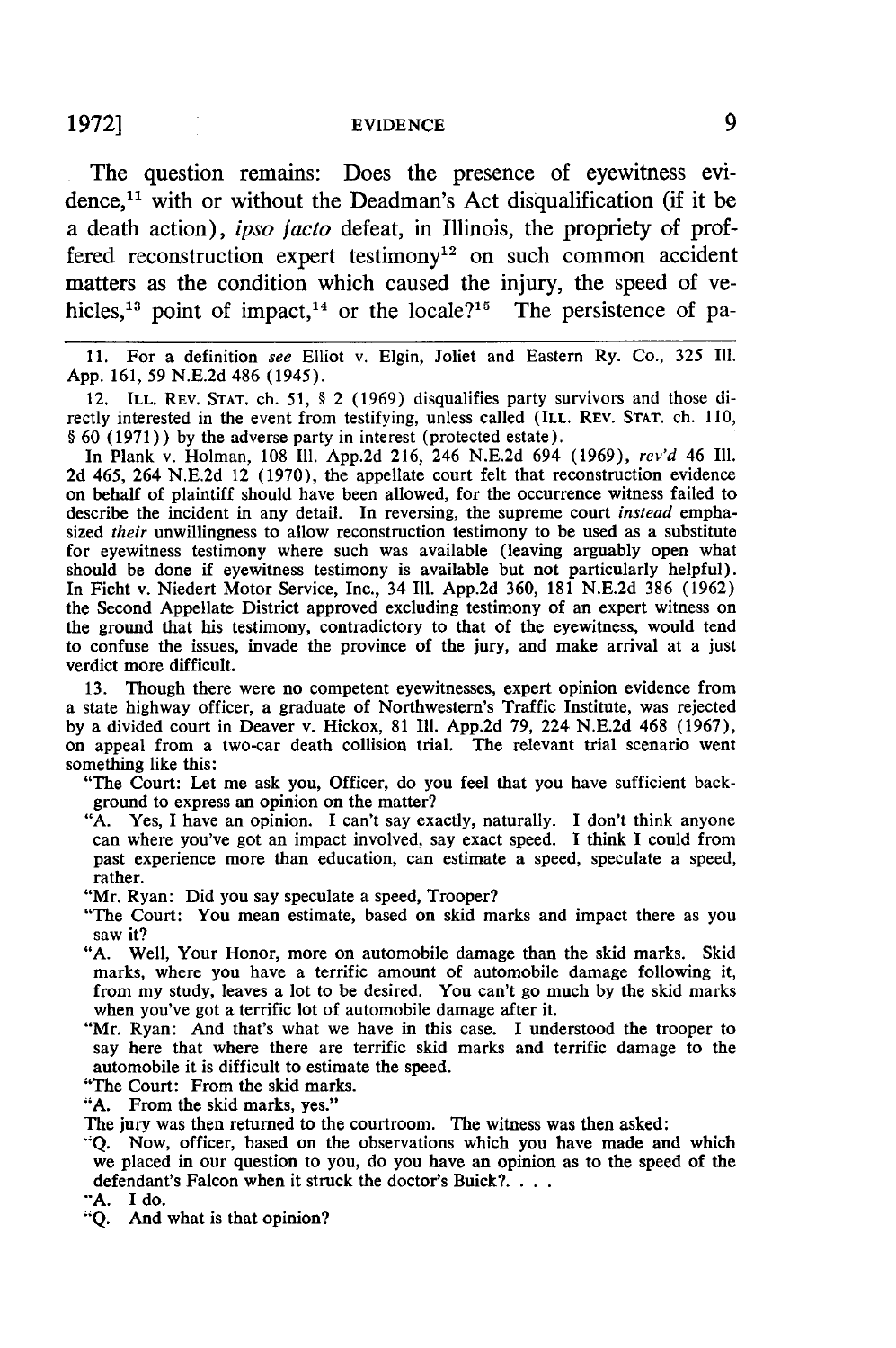rameter litigation concerning whether these matters are "beyond the ken of the average juror"<sup>16</sup> seems but reminiscent of earlier exper opinion restrictions to only cases of absolute necessity where the jury would be incapable of drawing any conclusion unless expert evidence was provided.

The no-expert-needed rule, or, as it may also be called, the common-knowledge rule, provided that it was reversible error to receive the opinion of experts on that which was common knowledge.<sup>17</sup> One text written on opinion evidence in Illinois<sup>18</sup> presents an interesting insight into the early use of this rule:

[The] early decisions of Judge Breeze illustrated this attitude [against experts] **....** He obviously relishes stating that "the most accomplished expert," "the most accomplished mechanic," "the most renowned bridge builder" is no more competent to give an opinion on a certain subject than the ordinary man. <sup>19</sup>

Within the past twenty-five years, there have been great advancements made in the art of scientific evaluation of automobile acci-

14. *See* Diefenbach v. Pickett, 3 Ill. App.2d 80, 248 N.E.2d 840 **(1969);** Baker, *Scientific Reconstruction of an Automobile Accident,* **25** INS. COUNSEL **J.** 439 **(1958);** Annot., **66** A.L.R.2d 1048; *contra,* Geisberger v. Quincy, 3 **Ill. App.3d** 437, **278 N.E.2d 404 (1972): "We find no authority that an officer may express an 'assumption' as to which ends of the involved vehicles came together."** *Id.* **at 443, 278 N.E.2d** at 407 **(1972).**

**15.** *See* Annot., **93** A.L.R.2d **287** (1964); *see also* Thomas v. Cagwin, 43 **Ill. App.2d 336, 193 N.E.2d 233 (1963).** Concerning skid mark evidence, *see* Annot., **23** A.L.R.2d 112 **(1952).**

**16.** Miller v. Pillsbury Co., **33 Il.2d** 514, **517,** 211 **N.E.2d 733, 735 (1965).**

**17.** *See* **KING AND** PILLINGER, **OPINION EVIDENCE IN ILLINOIS,** at 41 (1942): "In 1913, in the last case reversed under the common knowledge doctrine, plaintiff had been injured when a wheel came off a wagon. The reversal was on the ground that the opinion of blacksmiths were erroneously admitted to the effect that the friction of the wheel on the axle caused heat; that this caused the axle to expand; that the nut on the axle would also be heated and the heat would cause it to break off. The Supreme Court held that these expert opinions were facts 'within the knowledge of every man of ordinary intelligence.' Judge Carter, the Chicago Judge, dissented. The trial judge, three judges of the Appellate Court and Judge Carter (five judges in all from Chicago) held these opinions not within the common knowledge of a Chicago jury, but the six judges of the Supreme Court from downstate disagreed and reversed the case. Hoffman v. Tosetti Brewing Co., **257 Ill. 185, 100 N.E. 531 (1913)."**

**18. KING AND PELLINGER,** *supra* note **17.**

**19.** *id.* at 40.

<sup>&</sup>quot;A. My opinion is that the speed at the time of impact would be between sixty A. My option is that the speed at the three or measurements.<br>and sixty-five miles an hour." *Id.* at 82-83, 224 N.E.2d at 469-70.<br>It is to be noted that in Illinois, as an exception to the fact-opinion rule, a lay wit-

ness familiar with the speed of a vehicle may testify to the speed in terms of fast or slow, McKenna v. City Ry. Co., 296 Ill. 314, 129 N.E. 814 (1921), but not "too fast." Delany v. Badame, 49 Ill.2d 168, 274 N.E.2d 353 (1971).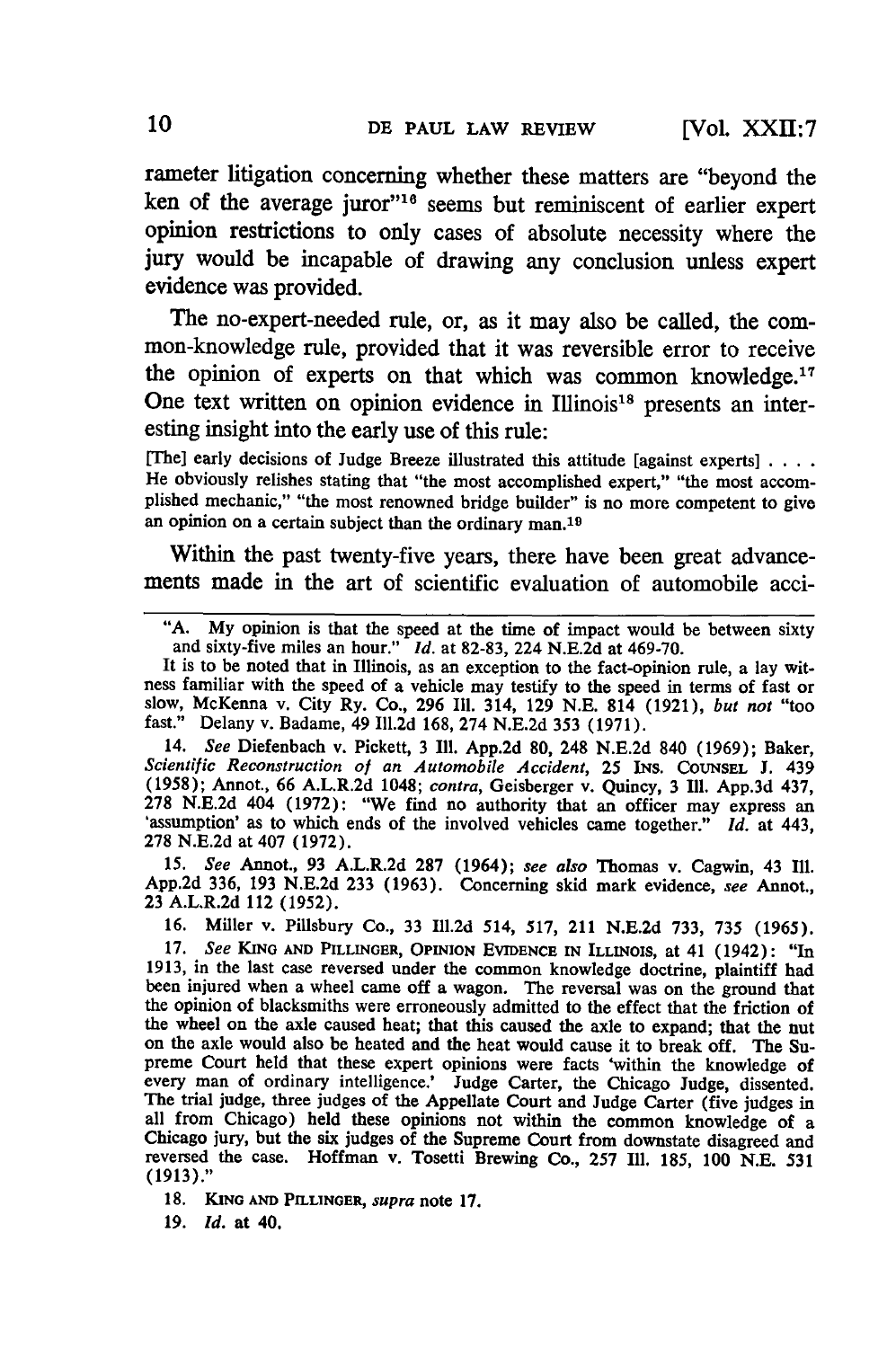dents. The average man knows little about reaction time, braking power, and stopping distance; about the laws of action, geometric formulae of acceleration and deceleration, and coefficients of fric**tion;** the laws of physics and dynamics. The average man has had little practical experience in investigating accidents and testing and familiarizing himself with the various aspects of automobile accidents.

Today, the trend seems to be in the direction of allowing expert evidence to aid the jury in drawing proper inferences from raw physical facts of accidents.<sup>20</sup> However, a ghost of the "no expert rule"

Direct Examination

"Q. Please state your name and address.

"A. My name is **A. My** name is  $\frac{1}{2}$  and my office is in Manhattan.

**"Q.** What is your profession, your scholastic background, and what licenses have you held up to the present time?

"Q. As part of your regular profession, in making accident reconstruction evaluations, have you in the past analyzed and studied roadway and damage markings left by various vehicles which have been involved in collisions?

**"A.** Yes.

**"Q.** How many years have you been doing this?

**"A.** For over thirty years.

- "A. There is.
- "Q. What is it?

"Q. Does this formula take into consideration the things we discussed before, namely 'reaction time,' distance, the 'drag' or 'breaking' distance factors, and the sum total of both known as the 'speed distance' factor?

- "Q. Assume also that the trailer-tractor left the type of skid marks shown in the photo and that the testimony of a State Trooper has indicated that they were **90** feet long, and that Dodge sedan was pushed another **67** feet from the point of impact, would you be able to compute, with reasonable certainty, the speed in which the truck was traveling prior to the impact?
- "A. Yes. My computations would indicate that it was traveling at least **65** miles per hour at the time the brakes were applied, and 40 miles per hour, as testified.

<sup>20.</sup> *See* Annot., 66 A.L.R.2d 1048 (1967) citing Miller v. Pillsbury, 33 Ill.2d 514, 211 N.E.2d 733 (1965).

The following edited (REB) example of selections from a reconstruction case was found in WALTZ, CASES **IN** EvIDENcE 2d, at 565-71:

<sup>&</sup>quot;A. I am a graduate of Stevens Institute of Technology, 1926 ME. I hold pro- fessional engineers' licenses in New York, Connecticut and Pennsylvania, and fessional engineers' licenses in New York, Connecticut and Pennsylvania, and have been in the engineering profession since the date of my graduation. I am a member of the American Association of Mechanical Engineers, the A Society of Safety Engineers and the National Association of Professional Engineers.

**<sup>&</sup>quot;Q.** Is there a recognized scientific formula for determining speed from skid marks?

**<sup>&</sup>quot;A.** V is the square root of 30fS. The capital **'V'** is the velocity of the moving object expressed in miles per hour. The small letter 'f' is the 'coefficient of friction' of the roadway. The capital **'S'** is the length of the skid mark ex- pressed in feet.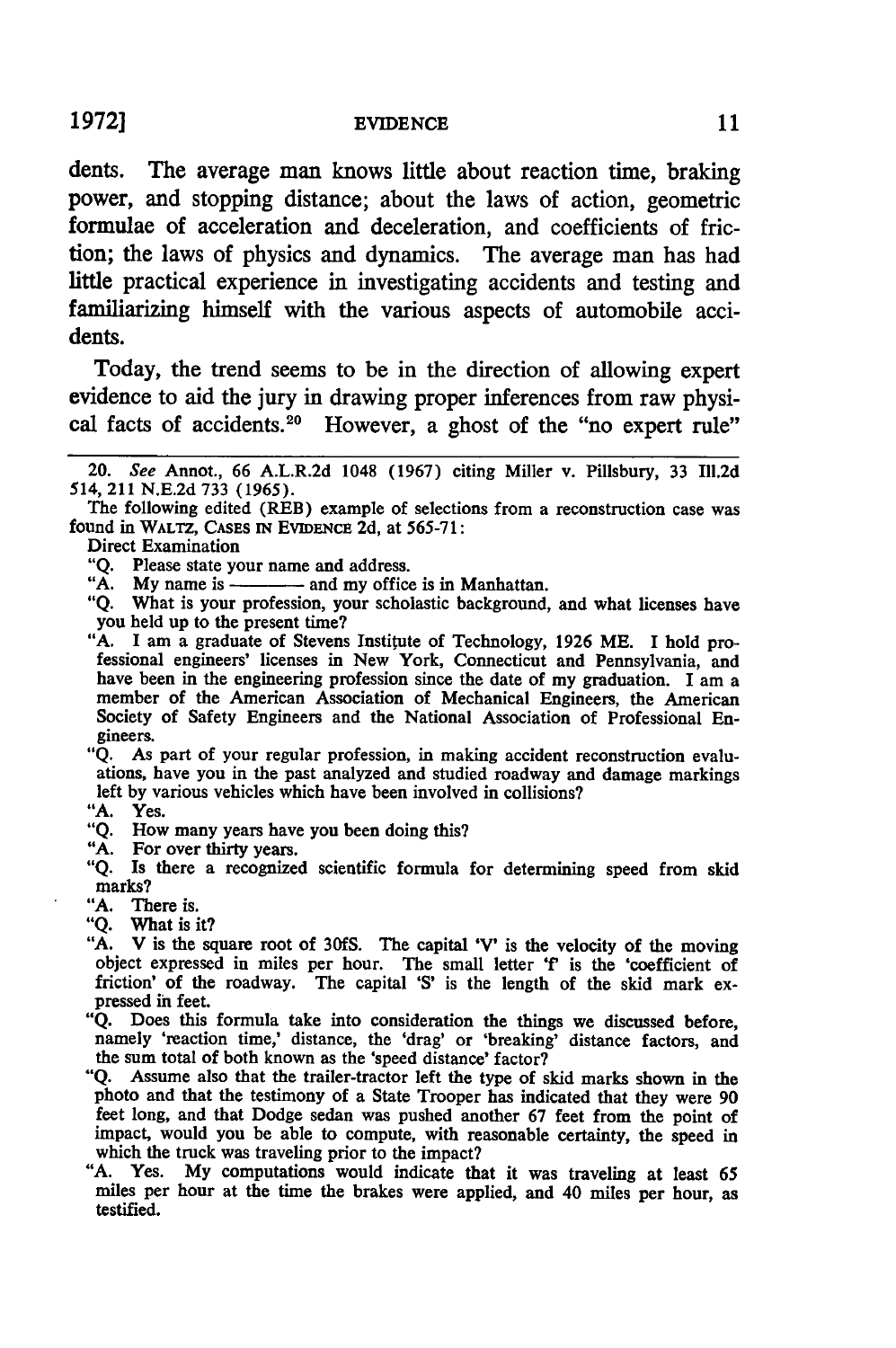may remain to haunt the attorney. Because impact, speed or locale "opinions," especially **by** non-eyewitnesses, appear to be opinions on "ultimate issues," there may be a fear that such testimony will invade or usurp the province of the jury to find the facts. $2<sup>1</sup>$ 

The case of *Gillette v. City of Chicago*<sup>22</sup> illustrates the vitality of the ultimate issue rule in Illinois. In that case expert testimony as to the necessity of shoring up a building when that was the main issue of the case was found inadmissible. The court said that an expert may testify on the *ingredients* of the ultimate issue, but not on that issue itself. <sup>23</sup>

In **1965,** the Illinois Supreme Court considered the case of *Miller v. Pillsbury Co.24* and in it decided to follow the modem trend of permitting reconstruction experts to testify. The court recognized that this would entail some conflict with the ultimate issue prohibi-

"A. Yes, it indicates the 'crushing' type of damage sustained by the sedan to which I have referred, as distinct from 'rotation' type of damage. This corroborates the opinion I previously gave, for this crushing type of damage shown here would be expected if a fast moving trailer-tractor were to strike a slow moving, or stationary, sedan."

21. See Fitch v. Niedert Motor Service, Inc., 34 Ill. App.2d 360, 371, 181 N.E.2d 386, 391 (1962): "The question of defendants' conduct in making this turn in the manner in which the truck collided with the car in which the plaintiff was riding was an ultimate issue in the case. It involved the conduct of these defendants which was for the jury to pass upon. Wawryszyn v. Illinois Cent. R. Co., <sup>10</sup>**111.** App.2d 394, 397, 135 N.E.2d 154 (1956). The course which the truck took in making the turn at the intersection was a matter of common observation of the witnesses who saw the occurrence. The jury is able to properly comprehend and weigh the facts without the aid of an expert. To permit an expert witness to reconstruct the scene of a collision and retrace the movement of a vehicle from the point of impact back to some point prior thereto, and testify of impact back to some point prior thereto, and testify in contradiction to the testimony of witnesses who viewed the occurrence, would open the door in every personal injury case to expert testimony on factual matters, an the province of the jury. **If** expert testimony were permitted, the opposing parties would have the right to introduce experts of their own. This would tend to con- fuse the issues and make the arrival at a just verdict more difficult."

22. 396 **Ill.** 619, **72** N.E.2d 326 (1947), *but* see Clifford-Jacobs Co. v. Industrial Commission, **19** Ill.2d 236, 166 N.E.2d **582** (1960).

**23.** Proposed Federal Rule 704 provides: "Testimony in the form of an opinion or inference otherwise admissible is not objectionable because it embraces an ultimate issue to be decided **by** the trier of fact." *Accord,* Uniform Rule 56(4), California Evidence Code § **805** (1972), New Jersey Evidence Rule 56(3) (1972).

24. **33** Ill.2d 514, 211 N.E.2d **733** (1965).

<sup>&</sup>quot;Q. I show you another photograph, plaintiff's exhibit C, which has been the sedan shortly following the collision. Is the type of damage shown thereon significant to you and if so, why?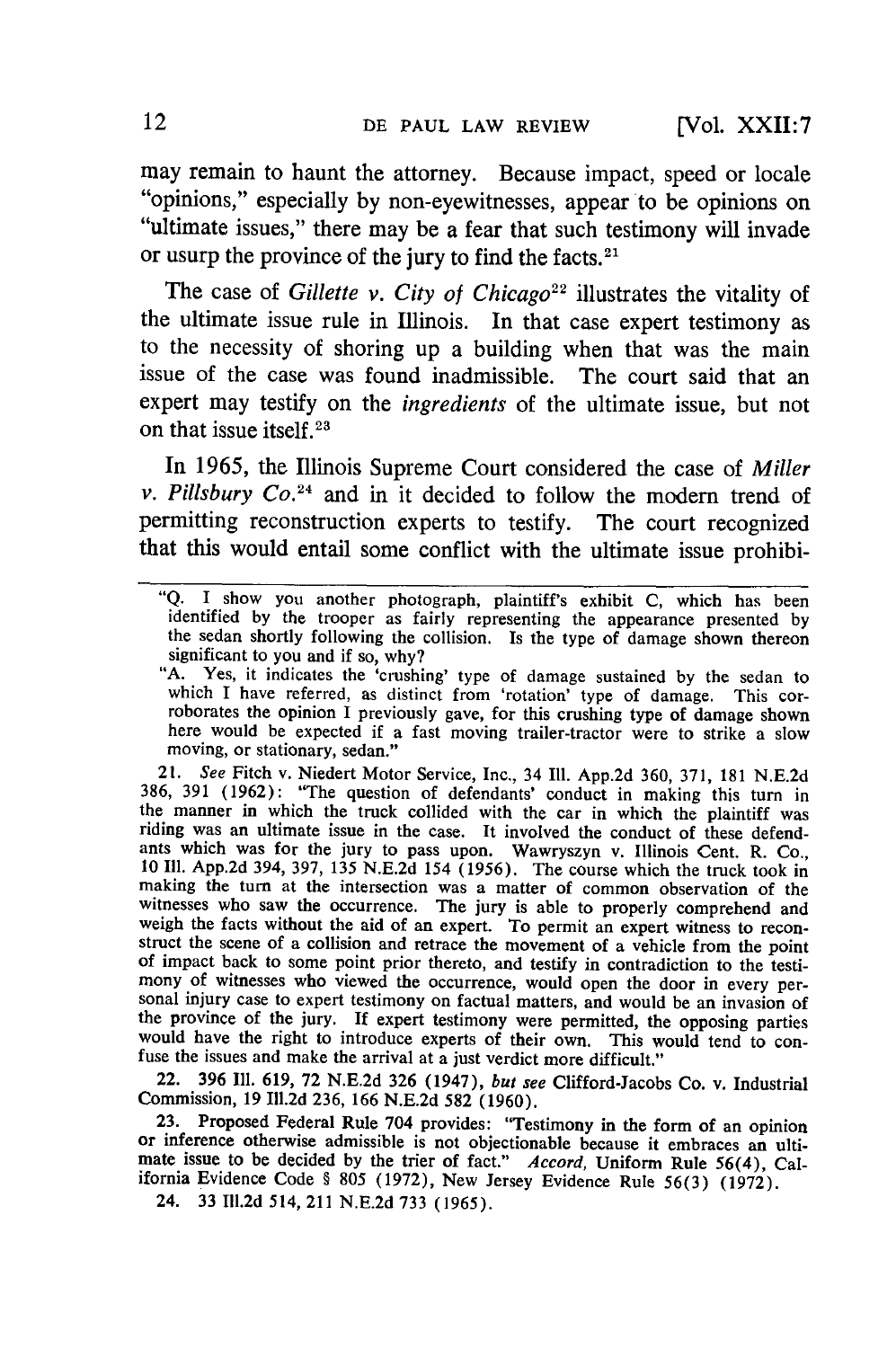tion, but pressed the belief that since the jury could accept or reject the testimony, their province was not invaded. The jury still retained the final decision-making power.

The ultimate issue restrictions, it is submitted, should be found, if anywhere, not in what Wigmore called "mere rhetoric" about usurping the jury function, $25$  but in the threshold decision of whether or not the subject, by sound discretion, generally admits of a need or usefulness of expert opinion evidence in the first place.<sup>26</sup>

A third factor tending to chill proffered efforts of experts to reconstruct what happened in a contested accident case is the strong common law preference for the most objective evidence. This has been held to mean fact observation rather than mere surmise, conjecture, conclusion, or inferences.<sup>27</sup> Witnesses must, after all, state facts, not opinions.<sup>28</sup>

In Abramson v. Levinson, 112 Ill. App.2d 42, 50, 250 N.E.2d 796, 800 (1969), the First District opinion sets out suggested factors needed in the exercise of trial

discretion to accept reconstruction opinion:<br>"1. The expert has the necessary expertise as a result of education, training and ex-<br>perience in the specific area about which he expresses an opinion,

"2. The area of inquiry should require the employment of principles of physics, engineering or other science or scientific data, beyond the ken of the average juror, "3. The opinion of the expert cannot be naked, but must come clothed in evidentiary facts in the record, the inferences reasonably arising therefrom and must be elicited by hypothetical questions containing substantially all of the undisputed facts in evidence relating to the issue about which an opinion is sought, and

"4. There must be a need apparent from the record in the case for scientific knowledge, expertise and experience which will aid the jury to a correct and a just result."

27. *See* Siefferman v. Johnson, 406 **Il1.** 392, 94 N.E.2d 317 (1950).

**28.** The authors of OPINION EVIDENCE IN ILLINOIS, supra note 18, illustrate on page 1 the workings of the opinion rule with an amusing and somewhat suppositous case:

"A JURY trial. A witness on direct examination is describing an automobile accident:

"Q. What happened then?

"A. The lady in the car that got hit stumbled out of her car and fell in a faint.

<sup>25. 7</sup> WIGMORE 3d § 1920, 17 (1940).

<sup>26.</sup> As Judge Craven (4th Appellate Dist.) put it in dissenting to the Deaver v. Hickox rejection of reconstruction evidence, quoting Buckler v. Sinclair Refining Co., 68 I1l. App.2d 283, 293, 216 N.E.2d 14, 19 (1966): "To render an opinion an expert need only possess special skill or knowledge beyond that of the average an expert need only possess special skill or knowledge beyond that of the average layman, and the determination of his qualifications rests within the sound discretion of the trial judge, People v. Jennings, 252 Ill. 534, 550, 96 N.E. 1077 (1911). The weight to be attached to such an opinion is a question for the jury in light of the ex-<br>pert's credentials, the facts upon which he bases his opinion and any limitations placed thereon during cross-examination **.......** 81 Ill. App.2d 79, 89, 224 N.E.2d 468, 473 (1967).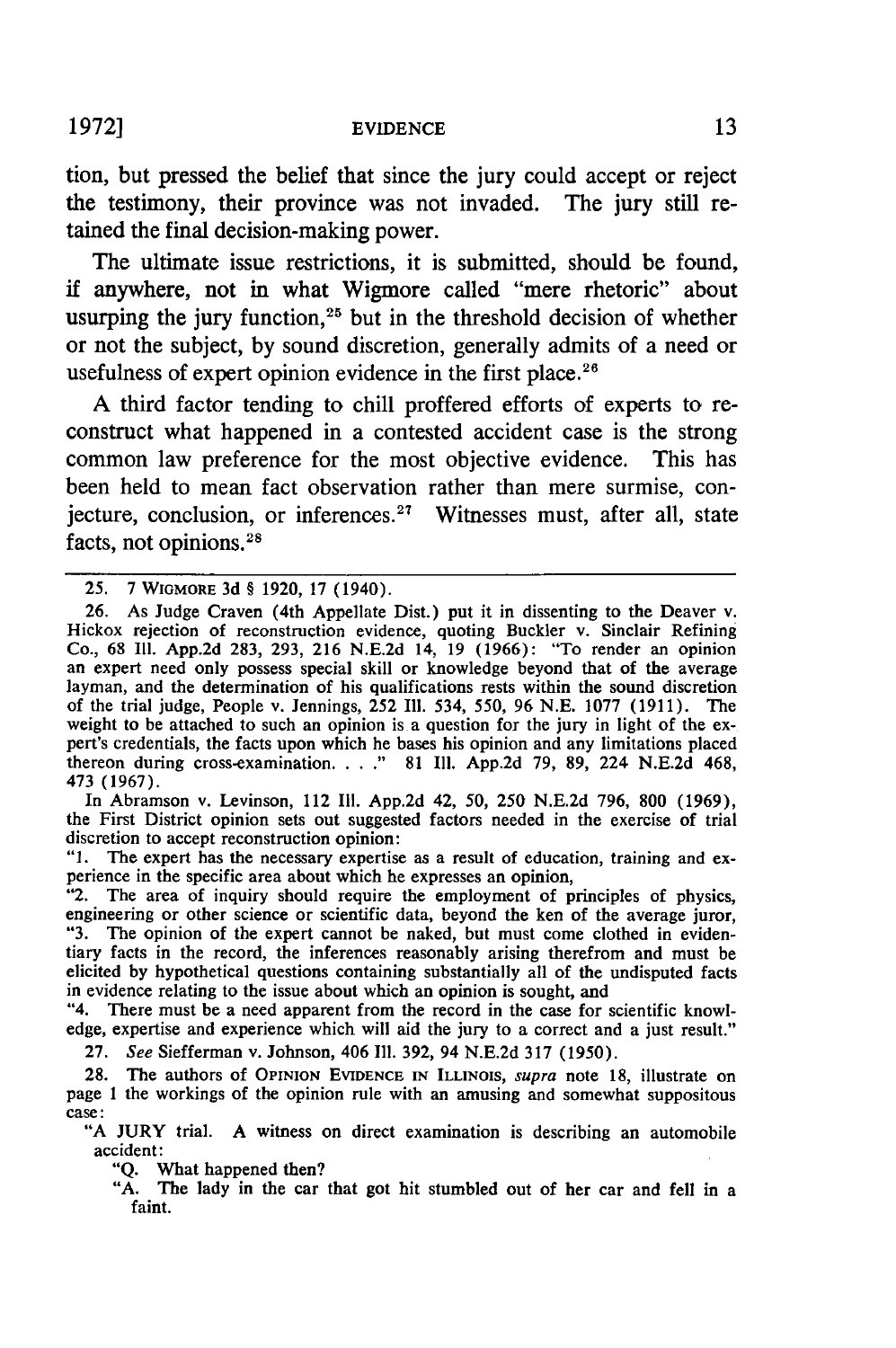[Vol. XXII:7

Parenthetically, witness testimony is not observed "fact" at all, but instead represents a filtered *post hoc* effort to reconstruct past "fact" ("reality") through the medium of nouns and verbs of the present.

In any given trial, what is fact and what is opinion depends upon which statement is specific enough to allow the jury to draw their own inferences from facts. The statement: "He was driving carelessly" may be held to be opinion when compared with the statement: "He was driving on the wrong side of the road;" and that statement may seem like opinion when compared with "He was driving on the left side of the road on a two-lane highway going north." Speaking of "compared to what," query: Which would be more reliable in a contest over a disputed accident- $(1)$  an expert opinion based on skid marks, extent of vehicle damage, final position of vehicles on highway, and, in a proper case, an expert's speed estimate of 35 m.p.h., or (2) lay eyewitness testimony that the vehicle was going "fast"? Still, there ought to be limits to trial by expert.

Nonessential reconstruction testimony may waste time and presents a specter that the very presence of the expert will unduly impress the jury far beyond the value of his testimony without corresponding benefit of adding anything worthwhile or helpful.<sup>29</sup>

Lawyers who elect to try a no-liability case, or who fear crossexamination of eyewitness survivors, ought not to be able to obscure this type of evidence by instead resorting to the testimony of an accidentologist who would reconstruct an otherwise plain fact situation in the language of expertise and opinion.

Still, if distinction be the life of the law, perhaps additions are needed in reconstruction evidence guidelines.<sup>30</sup> Language that ex-

<sup>&</sup>quot;Defense counsel: Move to strike the opinions of the witness. Let him state the facts.

<sup>&</sup>quot;The Court: Strike them out. The jury will disregard that answer. [To the witness:] You must state the facts and not your conclusions regarding them. You can't give the jury your opinion as to which car got hit, whose car it was, how the lady got out of the car or why she fell, if she did fallyou must state the facts."

<sup>29.</sup> See Cleary, Evidence as a *Problem in* Communicating, **5 VAND.** L. REV. 277 (1952), where the author points out that in a 60,000 word society, an overly liberalized reform of the rule against opinion could lead to a return to the earlier oath helping stage where much of everything seemed mere opinion.

**<sup>30.</sup>** *See Abramson* case standards, *supra* note 26.